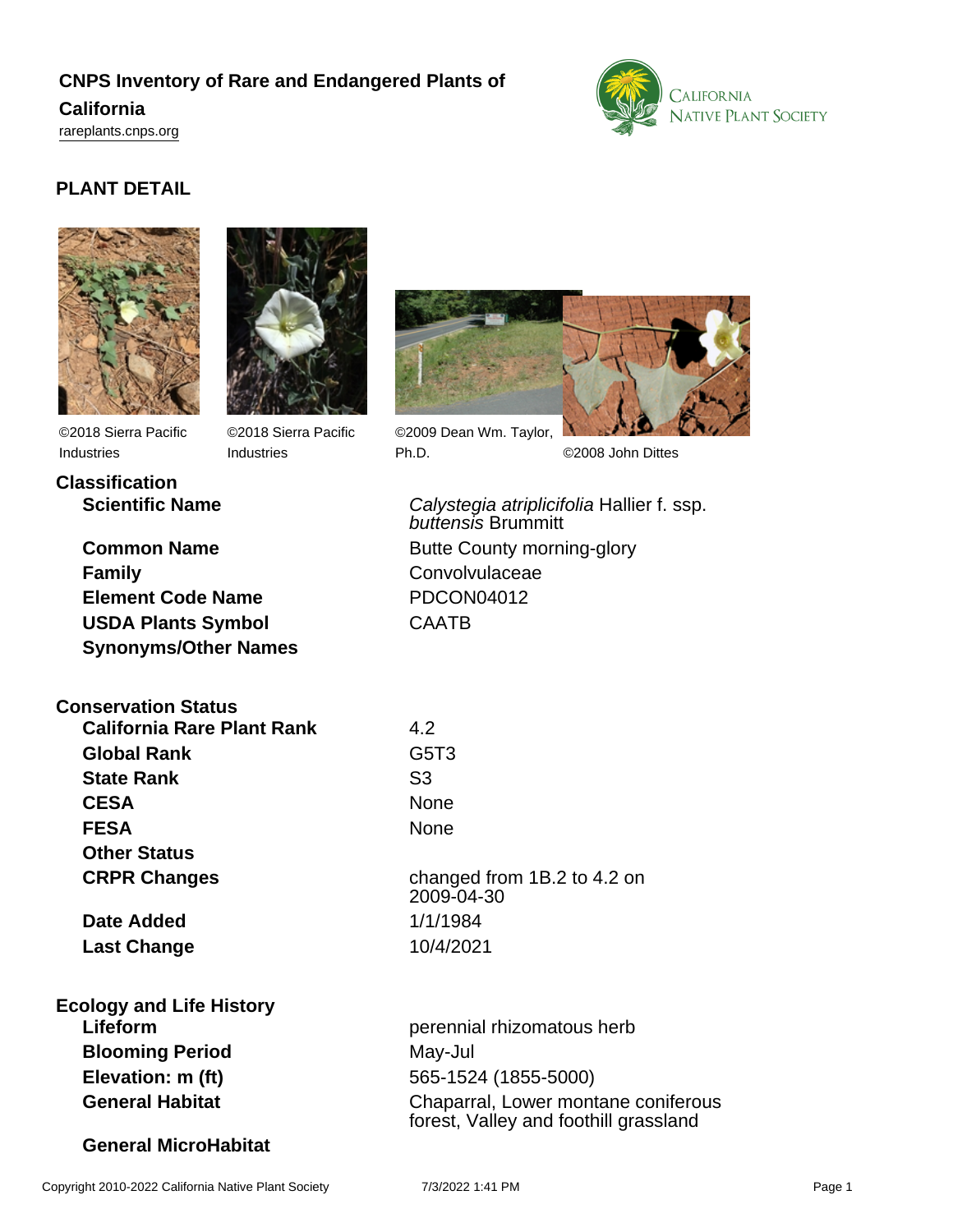#### **Element Occurrence Data from California Natural Diversity Database**

| <b>Total Element Occurrences</b> | 121 |
|----------------------------------|-----|
| <b>Element Occurrence Ranks</b>  |     |
| Excellent (A)                    | 3   |
| Good (B)                         | 34  |
| Fair (C)                         | 16  |
| Poor (D)                         | 4   |
| None $(X)$                       | 0   |
| Unknown (U)                      | 64  |
| <b>Occurrence Status</b>         |     |
| Historical, > 20 years           | 35  |
| Recent, $<$ 20 years             | 86  |
| <b>Presence</b>                  |     |
| <b>Presumed Extant</b>           | 121 |
| <b>Possibly Extirpated</b>       | O   |
| <b>Presumed Extirpated</b>       | U   |

#### **Location**

#### **CA Endemic** Yes

#### **Counties**

Butte (BUT), Del Norte (DNT), Mendocino (MEN)?, Shasta (SHA), Tehama (TEH)

#### **States**

California (CA)

#### **Quads**

Barkley Mtn. (4012126), Bell Springs (3912385), Big Bend (4112118), Butte Meadows (4012115), Chalk Mtn. (4012187), Cohasset (3912186), Devils Parade Ground (4012116), Devils Rock (4012271), Goose Gap (4012281), Hatchet Mtn. Pass (4012177), Hiouchi (4112471), Ishi Caves (4012117), Jonesville (4012114), Kimshew Point (3912184), Montgomery Creek (4012178), Onion Butte (4012125), Paradise East (3912175), Paradise West (3912176), Roaring Creek (4012188), Shoeinhorse Mtn. (4112211), Stirling City (3912185)

#### **Notes**

Definitions of codes preceding a county and/or quad:

\* Presumed extirpated

(\*) Possibly extirpated

Species may be present in other areas where conditions are favorable. These data should NOT be substituted for pre-project review or for on-site surveys.

#### **General Notes**

Possibly threatened by logging and road maintenance. Can be variable. Plants from DNT Co. intermediate to ssp. atriplicifolia, and plants from MEN Co. (600A) need confirmation. See Kew